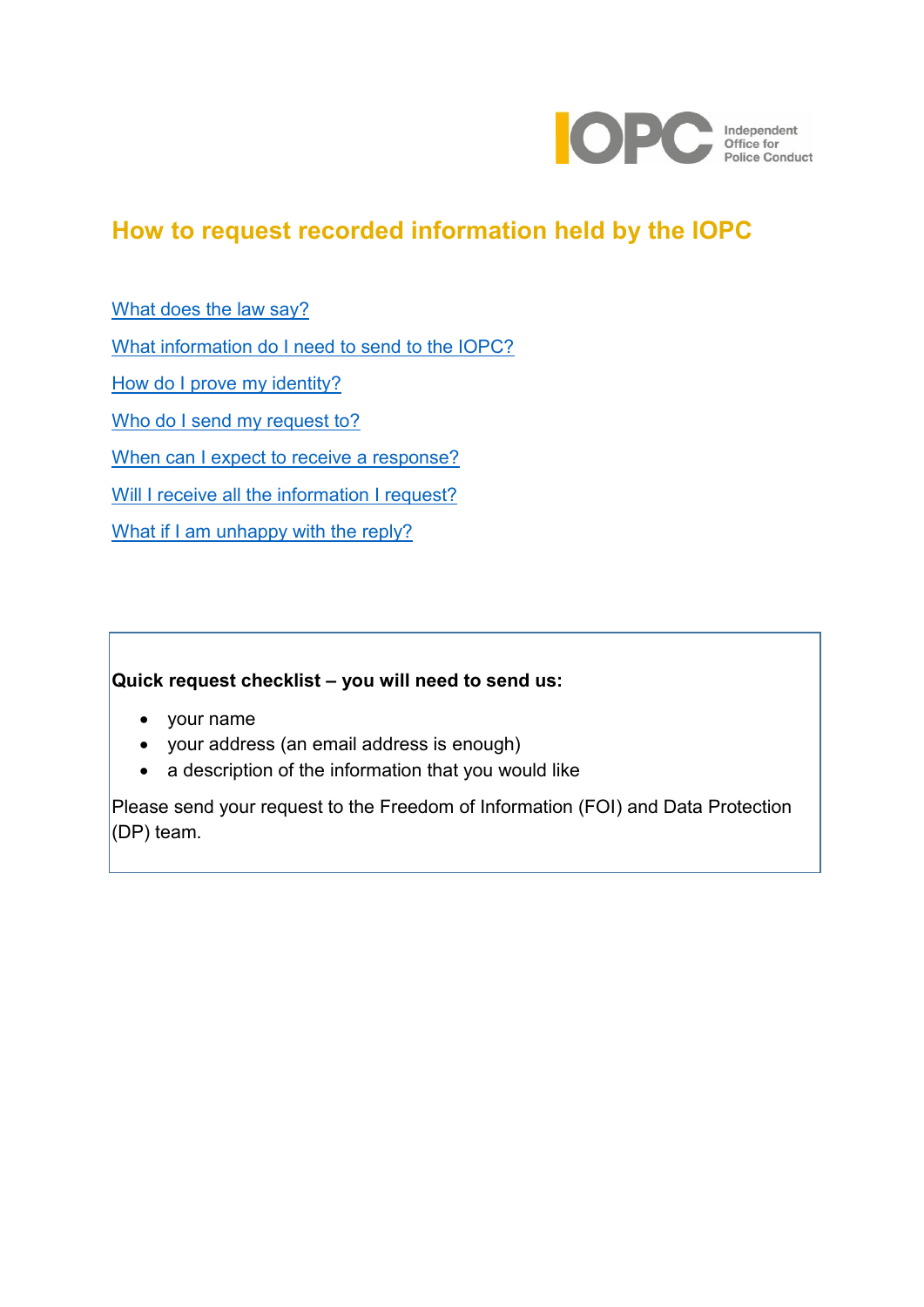

### <span id="page-1-0"></span>**What does the law say?** [Back to the top](#page-0-0) Back to the top

The Freedom of Information (FOI) Act 2000 gives anyone the right to request recorded information that is held by a public authority, such as the IOPC. Unless an exemption applies, the organisation must provide the requested information as soon as possible and within 20 working days.

[You can read the full law online.](http://www.legislation.gov.uk/ukpga/2000/36/contents)

Guidance is available online at:

<https://www.gov.uk/make-a-freedom-of-information-request>

<https://ico.org.uk/for-the-public/official-information/>

The Environmental Information Regulations (EIR) 2004, give anyone the right of access to information held by certain organisations, where this information relates to the environment. Further information is available on the [Information Commissioner's](https://ico.org.uk/)  [Office website.](https://ico.org.uk/)

# <span id="page-1-1"></span>**What information do I need to send to the IOPC?** [Back to the top](#page-0-0)

An FOI request must be in writing (via an email, letter or fax) and include your name and address (postal or email address). It also needs to include a description of the information you are requesting.

You can make an EIR request over the phone, although it is often helpful to specify the request in writing. [A helpful guide to making requests](https://ico.org.uk/for-the-public/official-information/) is available online.

# <span id="page-1-2"></span>**How do I prove my identity?** [Back to the top](#page-0-0) Back to the top

The IOPC does not require proof of identity for FOI or EIR requests as the replies are suitable for release to the public.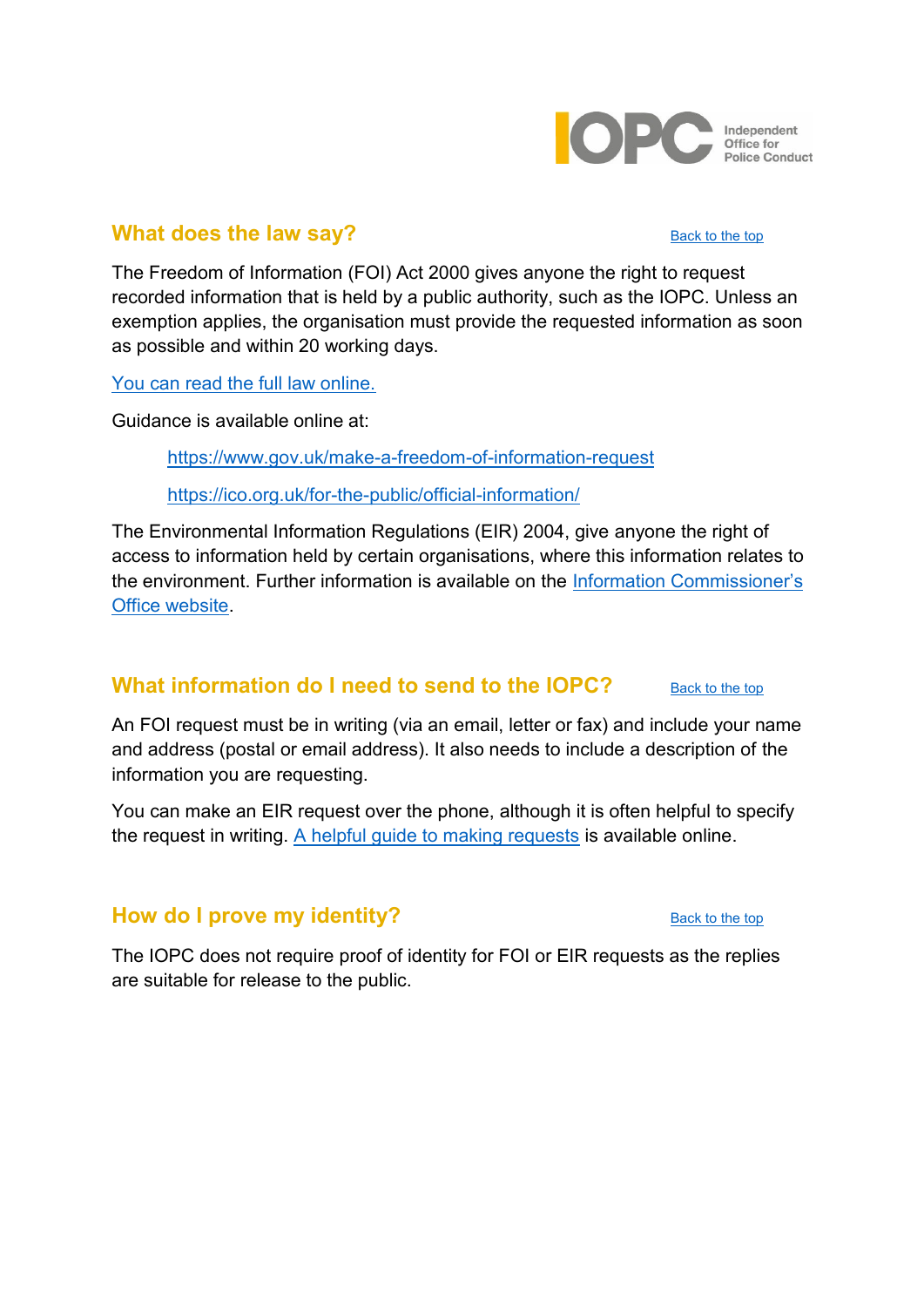

### <span id="page-2-0"></span>**Who do I send my request to?** [Back to the top](#page-0-0) Back to the top

Send by post to:

The FOI & DP Team IOPC PO Box 473 Sale M33 0BW Or email: requestinfo@policeconduct.gov.uk

### <span id="page-2-1"></span>**When can I expect to receive a response?** [Back to the top](#page-0-0)

We aim to respond to you as soon as possible and certainly within 20 working days from when we receive a valid request.

# <span id="page-2-2"></span>**Will I receive all the information I request?** [Back to the top](#page-0-0)

In certain circumstances we may not provide you with the information. In such cases,

we will inform you of which exemptions apply and explain why they apply.

Common FOI exemptions include:

- **Section 12, cost limits:** if it takes more than 18 hours to search, identify and retrieve the information, we can refuse the request. In such cases, we would tell you how we estimated the cost limit and advise on how to narrow your request, as appropriate.
- **Section 21, information already in the public domain:** if the information is readily accessible, we will advise on how you can access it.
- **Section 22, information intended for future publication:** where we have already decided that we will publish the information in the future, and the public interest in withholding it outweighs the interest in release, we will explain this to you and refuse to release it early.
- **Sections 30 and 31, investigations and law enforcement:** if the information relates to investigations or law enforcement, and it would not be in the public interest to release the information, we will explain this to you and refuse to release.
- **Section 40, personal data:** where the information contains personal data belonging to someone else (with rare exceptions, such as the names of very senior staff) we are not permitted to release the information.